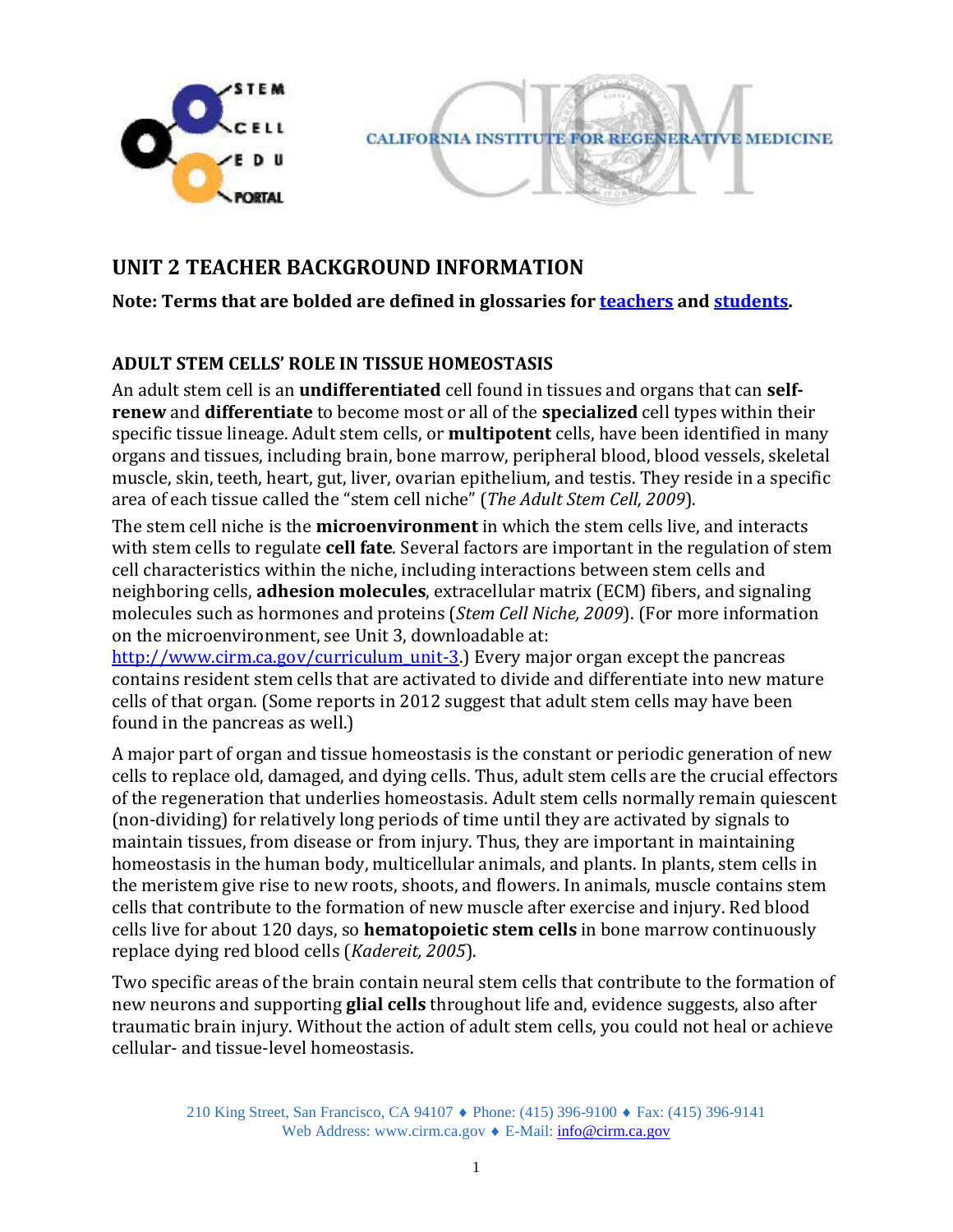

### **Wound healing**

Adult stem cells are also important in the process of wound healing, for example upon a cut to the skin. Immediately, a set of complex biochemical events takes place in a carefully orchestrated cascade to repair the damage. Wound healing occurs in a four phases: (1) hemostasis, (2) inflammation, (3) proliferation, and (4) remodeling. Within minutes postinjury, hemostasis begins. Platelets (thrombocytes) aggregate at the injury site to form a fibrin clot. This clot acts to control active bleeding, maintaining hemostasis. During the inflammation phase, neutrophils and macrophages degrade bacteria and debris, and damaged cells release factors that cause the migration and division of cells (**progenitor cells**, created by adult stem cells, which have important differences described below) involved in the next, proliferative phase. The proliferation phase is characterized by angiogenesis (capillary growth), collagen deposition, **granulation tissue** formation, **epithelialization**, and wound contraction.

In angiogenesis, new blood vessels are formed by vascular endothelial cells. In **fibroplasia**  and granulation tissue formation, fibroblasts grow and form a new, provisional ECM by excreting collagen and fibronectin. Concurrently, re-epithelialization of the skin occurs, in which epithelial cells proliferate and "crawl" atop the wound bed, providing cover for the new tissue. During contraction, the wound is made smaller by the action of myofibroblasts, which establish a grip on the wound edges and contract using a mechanism similar to that in smooth muscle cells. In the remodeling phase, collagen is realigned along tension lines and cells that are no longer needed are removed by **apoptosis** (*Wound Healing, 2009*).

### **Limb regeneration**

Wound healing relies less on stem cell division and differentiation than on regeneration. An organism is said to regenerate a lost or damaged part if it regrows so that the original shape and function are restored. Regenerative capacity is inversely related to complexity: in general, a more complex animal part is less capable of regeneration. Whereas newts can regenerate severed limbs, mammals cannot. After a newt limb is amputated, the epidermis migrates to cover the stump in less than 12 hours, forming a structure called the apical epidermal cap. Over the next several days there are changes in the underlying stump tissues that result in the formation of a **blastema** (a mass of undifferentiated adult stem cells). As the blastema forms, pattern formation genes—such as HoxA and HoxD—are activated as they were when the limb was formed in the embryo. The distal tip of the limb (the autopod, which is the hand or foot) is formed first in the blastema. The intermediate portions of the pattern (the arm or leg) are filled in during growth of the blastema by the process of **intercalation**. Motor neurons, muscle, and blood vessels grow with the regenerating limb, and reestablish the connections present prior to amputation. The length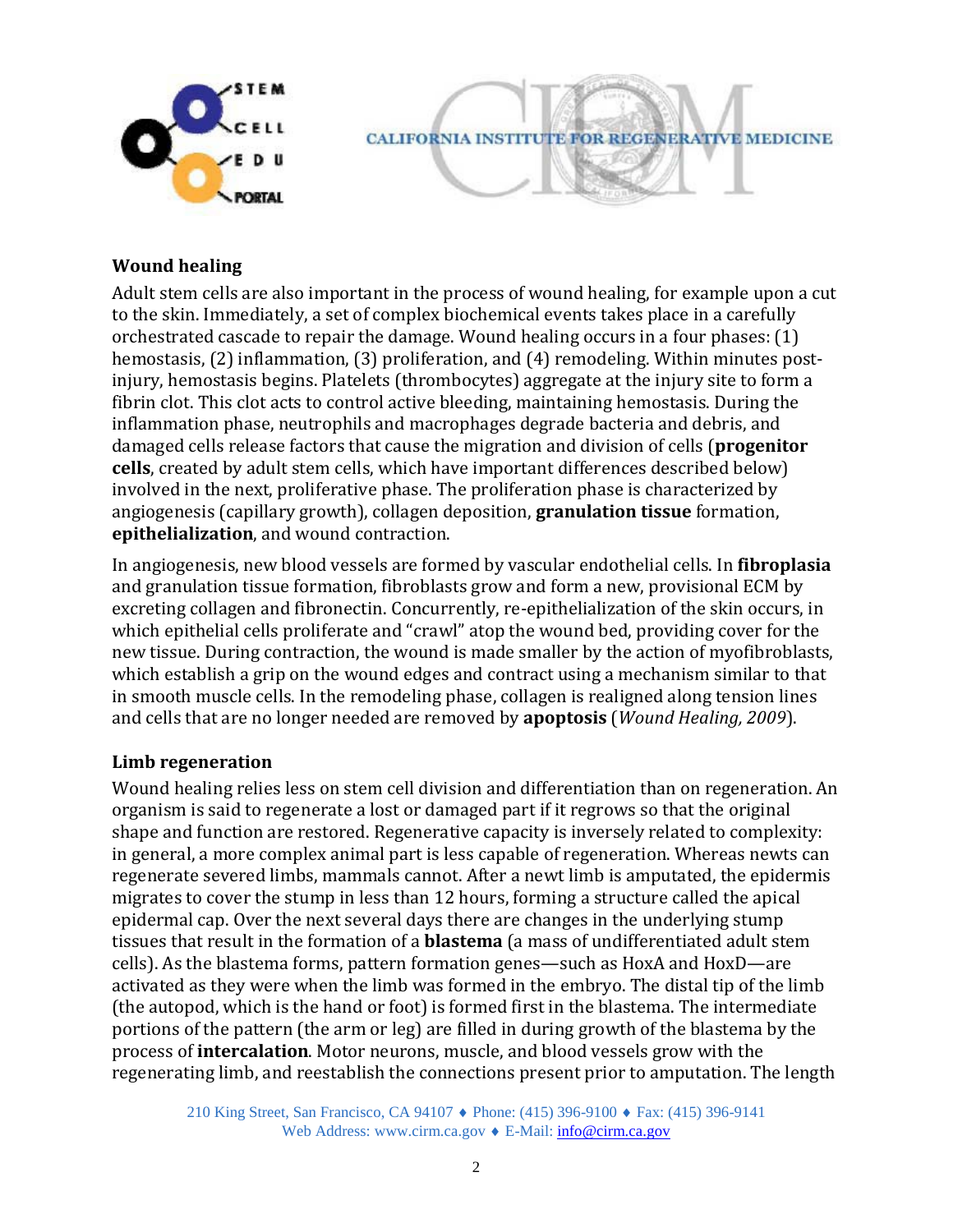

of this process varies according to the age of the animal, ranging from one to three months when the limb becomes fully functional.

In mammals, there is limited regeneration in the liver, kidney, ribs, and finger tips. However, there is a genetically-engineered mouse strain, called MRL mice, which exhibits remarkable regenerative abilities for a mammal: they can completely heal ear punctures, spinal cord injuries, and minor heart injuries (*Regeneration Biology, 2009*).

# **CHARACTERISTICS OF ADULT STEM CELLS VERSUS EMBRYONIC STEM CELLS**

Adult stem cells exist in a very small amount in each tissue type, but have the ability to create the majority of the cell types in that tissue. They do this by differentiating. Differentiation is the process by which a less specialized cell becomes a more specialized cell type. A differentiating cell dramatically changes size, shape, membrane potential, metabolic activity, and responsiveness to signals (*Cellular Differentiation, 2009*). When an adult stem cell divides, it creates a copy of itself *and* a slightly more differentiated cell. This cell is called a progenitor cell. Progenitor cells usually are the direct precursors of the fully differentiated cell type (there are exceptions, such as in the blood system and the brain, where progenitor cells give rise to more specialized types of precursor cells, which eventually fully differentiate). In other words, a progenitor cell has little plasticity and will only become the cells along a certain lineage (*Adult Stem Cells, 2009*).

Before we continue, let's review the concept of plasticity. A cell that can differentiate into most types of body cells is known as **pluripotent**. Embryonic stem cells are pluripotent because they can become any cell in the developing embryo (excluding the placenta; cells that can become any tissue in the body *and* the placenta are called **totipotent**). Adult stem cells can turn into multiple cell types along a specific lineage; they are multipotent. Embryonic stem cells and adult stem cells have key differences including location, prevalence within tissues, plasticity/potency, and ultimate lifespan in culture.

Embryonic stem cells are only located in the inner cell mass of the blastocyst, which exists 5-14 days after fertilization in humans. Embryonic stem cells are easily isolated from the inner cell mass and can be grown in culture under certain conditions. Multipotent stem cells exist in small quantities in the tissue of the post-blastocyst embryo and onward and are very difficult to isolate. There are very few sources of easily extractable multipotent cells in the adult human body (one relatively easy source is the bone marrow) and those that are isolated have limited **plasticity** in comparison to embryonic stem cells.

Plasticity/potency in relation to stem cells refers to the differential property of stem cell types to alter their differentiation paths. Because of its limited plasticity as compared to a pluripotent embryonic stem cell, a multipotent *adult neural* stem cell, for example, could not eventually create a blood cell (like an embryonic stem cell could). However, recent studies suggest increased plasticity in certain types of adult stem cells, namely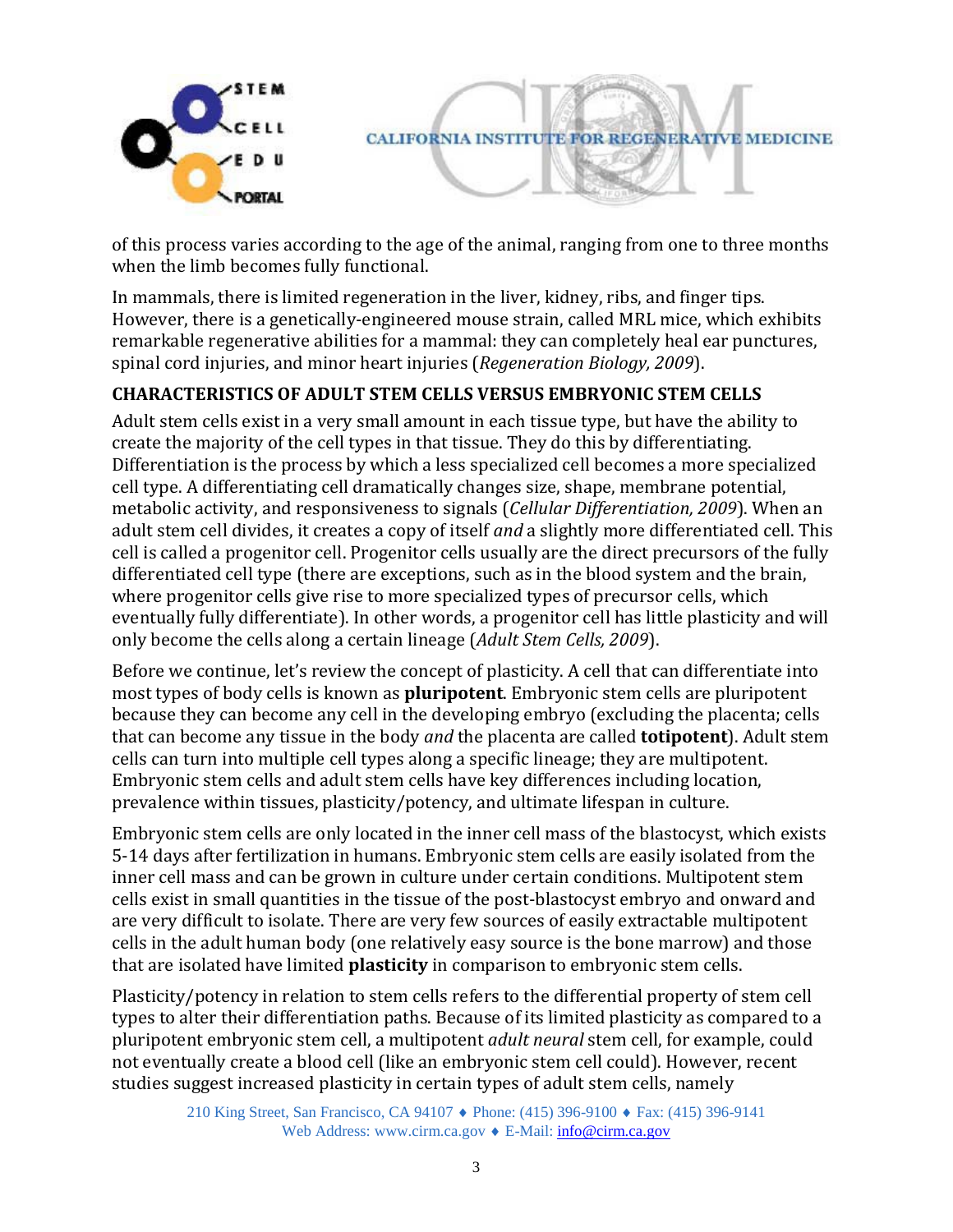

Hematopoietic (blood) stem cells, which give rise to all types of mature blood cells. In comparison, embryonic stem cells are extremely plastic; they can turn into any cell type. In culture, embryonic stem cells have the ability to grow and divide indefinitely (as long as they are supplied with nutrient medium). Adult stem cells, however, are generally limited to around 30 divisions in culture before they become **senescent** (*The Adult Stem Cell, 2009*).

# **DEVELOPMENTAL ORIGINS OF ADULT STEM CELLS**

Gastrulation of the 14-day old embryo leads to three early germ layers: the **endoderm, mesoderm,** and **ectoderm**. At this stage, pluripotent embryonic stem cells begin migrating to these three areas and differentiating. These stem cells give rise to tissues specific to their germ layer. Later, reserves of stem cells that retain the abilities to self-renew and differentiate are used in tissue homeostasis.

#### *Endoderm*

The endoderm is the innermost layer of embryonic tissue that is the precursor of the gut, digestive organs, and lungs.

#### *Mesoderm*

The mesoderm is embryonic tissue that is the precursor to muscle, connective tissue, bone, kidneys, and other internal organs.

### *Ectoderm*

The ectoderm is the outermost layer of embryonic tissue that is the precursor of the epidermis (skin), nervous system, and sensory organs.

### **ADULT STEM CELL TYPES**

The best-characterized types of adult stem cells include hematopoietic stem cells, mesenchymal stem cells, neural stem cells, and epithelial stem cells.

*Hematopoietic stem cells* give rise to all the blood cell types including the **myeloid** lineage (monocytes and macrophages, neutrophils, basophils, eosinophils,

megakaryocytes/platelets, dendritic cells), the **lymphoid** lineage (T-cells, B-cells, NKcells), the **erythroid** lineage (erythrocytes, a.k.a. red blood cells), and possibly the cells that make bone (osteoblasts). They are found in the bone marrow from very early on in development, as well as in umbilical cord blood and placental tissue (*Hematopoietic Stem Cell, 2009*).

*Mesenchymal stem cells* can differentiate into cartilage cells **(chondrocytes)**; muscle cells **(myocytes)**; fat cells **(adipocytes)**; tendons, ligaments, and connective tissue (including **osteoblasts**). Mesenchymal stem cells are located throughout the body and for this reason are difficult to isolate. A progenitor of the mesenchymal stem cell is a muscle stem cell.

The muscle stem cell resides as a satellite cell in the muscle tissue. Satellite cells are small mononuclear progenitor cells with virtually no cytoplasm. Quiescently, they are found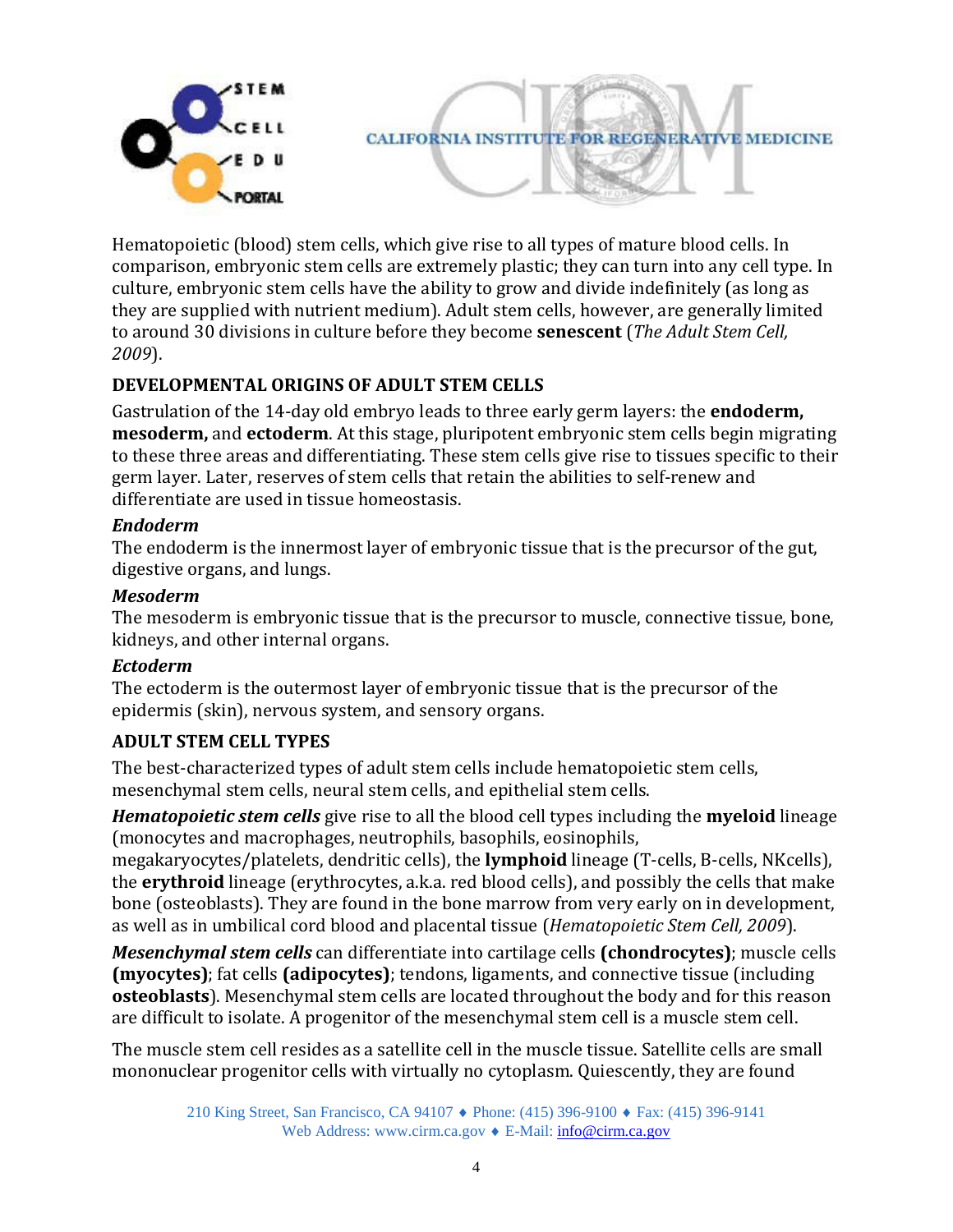

sandwiched between the basement membrane and sarcolemma (cell membrane) of individual muscle fibers. When an injury occurs to the muscle, the satellite cells are activated to proliferate and migrate to the damaged area. Once there, they begin differentiating into myoblasts, which then develop into single fibers which will fuse together to form a mature muscle fiber (*Mesenchymal Stem Cell, 2009*).

*Neural stem cells* in adult mammals are located in the *subventricular zone* lining the lateral ventricles, where they give rise to newly-born neurons that migrate to the olfactory bulb via the rostral migratory stream, as well as the *subgranular zone* which is part of the dentate gyrus of the hippocampus. These regions are responsible for, among other things, smell and memory (respectively). Neural stem cells (also called neural precursor cells) directly give rise to progenitors of **neurons**, **oligodendrocytes**, and **astrocytes** through the process of **neurogenesis**. Newly-born neurons reach the olfactory bulb and mature into neurons that have specific chemical receptors that allow the detection and discrimination of a multitude of smells. These neurons are frequently damaged because of direct exposure to air and can be regenerated. Neurogenesis in the hippocampus is negatively affected by stressful experiences, while exercise and learning increase the number of new neurons in these areas (*Neurogenesis, 2009*).

*Epithelial stem cells* give rise to **epithelial cells** which constitute 60 percent of the differentiated cells in the body (The *Adult Stem Cell, 2009*). They are responsible for covering the internal and external surfaces of the body, including the lining of vessels, glands, and other cavities. The epithelial cells in skin and the digestive tract are replaced constantly. Other epithelial cell populations—in the ducts of the liver or pancreas, for example—turn over more slowly.

The cell population that renews the epithelium of the small intestine occurs in the intestinal crypts, deep **invaginations** in the lining of the gut. The **crypt cells** are often regarded as stem cells. Epithelial stem cells of the skin are called **epidermal stem cells**. They are found in the bulge region of the outer root sheath of the hair follicle, the interfollicular epidermis, and the sebaceous gland. Further investigation shows that cells in the bulge region of the hair follicle are more primitive—giving rise to multiple skin cell types.

Epidermal stem cells undergo asymmetric cell division, where one daughter cell remains a stem cell and the other will differentiate into a transient amplifying cell that will divide several more times and generate larger quantities of specialized differentiated cells within the epidermis.

### **ADULT STEM CELL THERAPIES**

Adult stem cells are used in therapy. The most well known adult stem cell therapy is a bone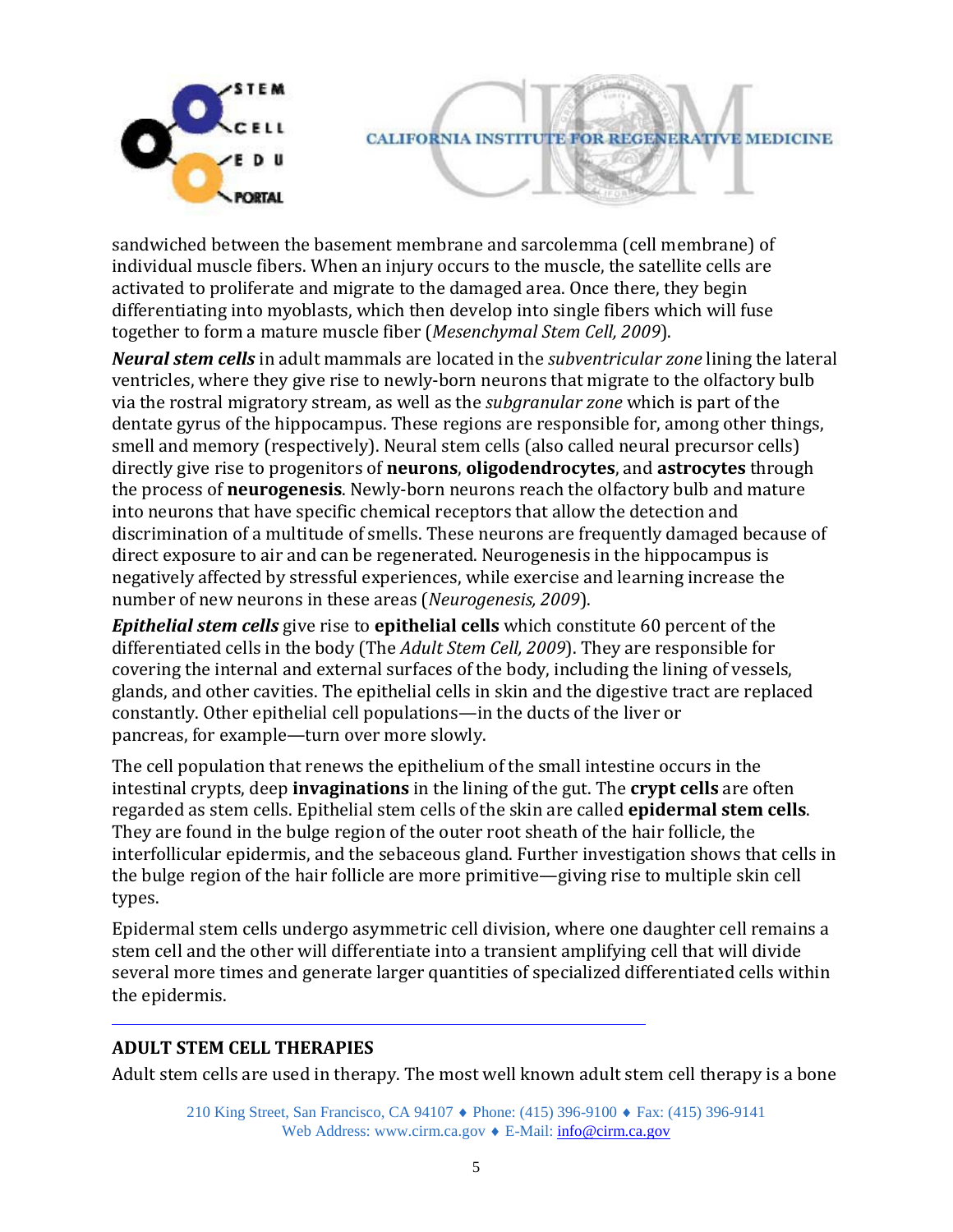

marrow transplant. Since its first successful use in 1968, bone marrow transplants have been used to treat patients diagnosed with **leukemia**, **aplastic anemia**, **lymphomas** such as **Hodgkin's disease**, **multiple myeloma**, **immune deficiency disorders** and some solid tumors such as breast and ovarian cancer. Importantly, a bone marrow transplant does not have a 100% cure rate, although it has saved many lives. Thus it usually represents a treatment, not an absolute cure, for these diseases. There are three kinds of bone marrow transplants:

*Autologous bone marrow transplant: Auto* means *self*. Stem cells are taken from the patient before the patient gets chemotherapy or radiation treatment. When chemotherapy or radiation is done, the patient gets their stem cells back. This is called a "rescue" transplant.

*Allogeneic bone marrow transplant: Allo-* means *other.* Stem cells come from another person, who is called a donor. Donor stem cells come from the donor's bone marrow or their blood. Most times, a donor must have the same **genetic typing** as the patient, so that their blood and tissue types "match" the patient's. Special blood tests will tell whether a possible donor is a good match for the patient. A patient's brothers and sisters have the highest chance of being a good match. Sometimes, parents and children of the patient and other relatives may be matches.

Donors who are not related to the patient may be found through national bone marrow registries—lists of people who have offered to be donors

(*Johnson, 2008*). In the United States, there is a dire shortage of bone marrow and organ donors from people of mixed race. This decreases the likelihood of finding a good match for people needing bone marrow transplants from minority groups.

*Umbilical cord blood transplant*. Stem cells are taken from an umbilical cord right after delivery of an infant. Umbilical cord blood stem cell transplants are less prone to rejection than either bone marrow or peripheral blood stem cells. This is probably because the cells have not yet developed the features that can be recognized and attacked by the recipient's immune system. Also, because umbilical cord blood lacks well-developed immune cells, there is less chance that the transplanted cells will attack the recipient's body, a problem called graft versus host disease. The stem cells are tested, typed, counted, and frozen until they are needed for a transplant. This could be years later, if stored properly in a cord blood bank.

Most patients get high doses of chemotherapy, radiation, or both, before the bone marrow transplant. This is called **ablative** (or **myeloablative**) treatment. It kills any cancer cells that might remain, and it makes room in the bone marrow for the new stem cells to grow. Some patients receive less chemotherapy and radiation before their transplant. This is called a reduced intensity (non-myeloablative) or "mini" transplant. After the patient gets chemotherapy and, possibly, radiation, a doctor will do the stem cell transplant. The patient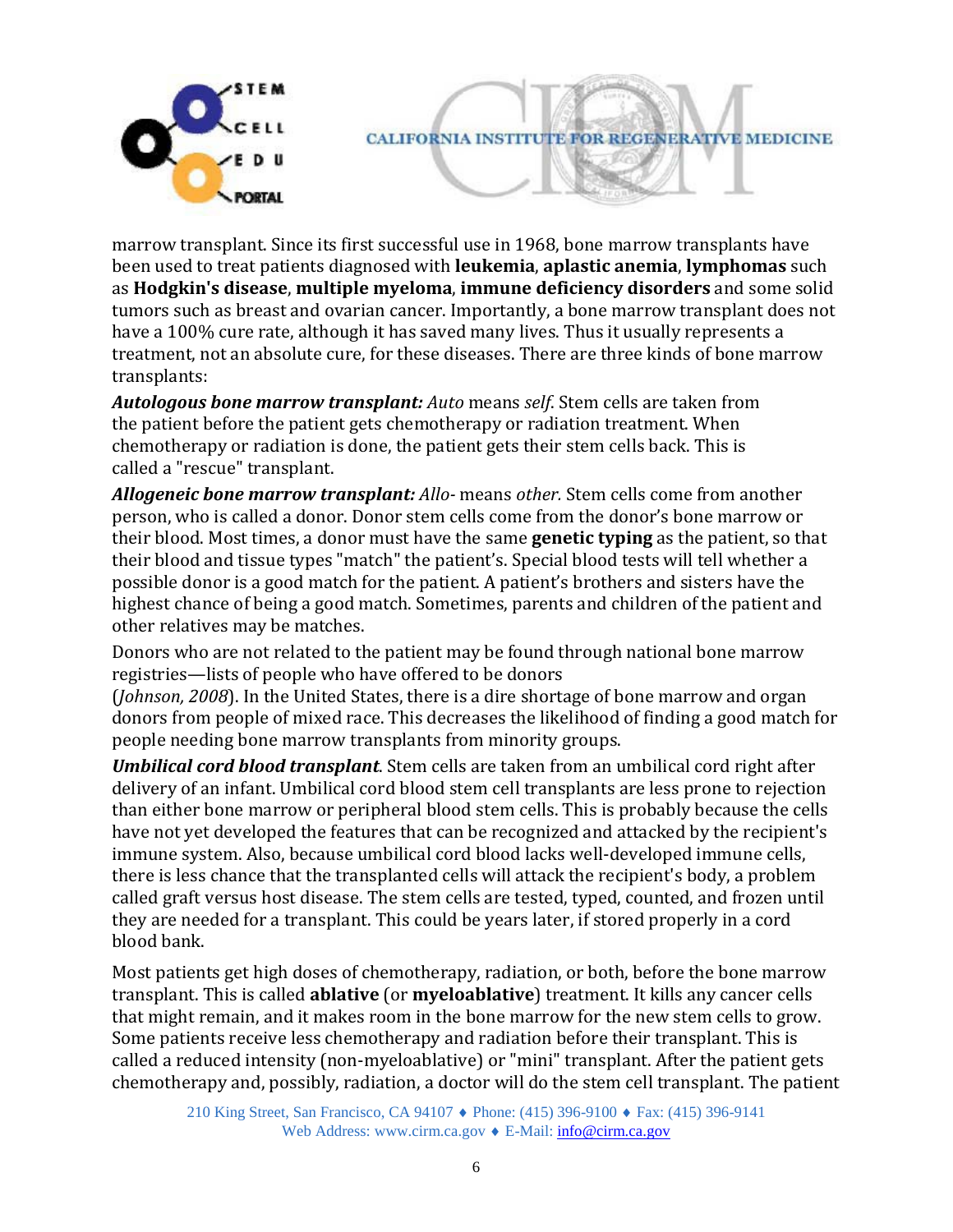

gets the stem cells through a tube called a central venous catheter. The cells go right into the bloodstream. This delivery of cells is called an infusion. It may take up to several hours. It is not surgery; it is similar to a blood transfusion. The stem cells find their way into the bone marrow, where they may begin reproducing and making healthy new blood cells (*Chen, 2008*).

Adult stem cells have also been used to create a tissue specific organ. In November 2008, scientists in Spain carried out a trachea transplant for a woman whose windpipe had been damaged by tuberculosis. The doctors took adult stem cells and some other cells from the healthy right airway of the woman needing the trachea transplant, grafted those cells onto the stripped-down donated (cadaver) trachea, and marinated the trachea in chemicals in a lab to coax the trachea into rebuilding itself. When the trachea was ready, the doctors implanted it into the patient. The procedure worked—and since the trachea had been prepped by the patient's own stem cells before transplantation, her body accepted it without immune-suppressing drugs. Usually these are delivered along with **allogeneic**  bone marrow transplants to decrease the likelihood of rejection and graft versus host disease, although often the patient is susceptible to opportunistic infections. (*Hitti, 2008*)

# **U.S. ADULT STEM CELL CLINICAL TRIALS**

There also many adult stem cell therapies in clinical trial. The NIH website for clinical trials, http://www.clinicaltrials.gov, lists 2,000 such trials. The clinical trial process is long and complicated. Clinical trials and research are studies done to answer specific questions about novel vaccines and therapies, as well as new ways of using known treatments. The entire Food and Drug Administration (FDA) approval process can take up to nine years, depending on many factors.

Clinical trials are conducted in four phases. The trials at each phase have a different purpose and help answer different questions. In Phase I trials, researchers test an experimental drug or treatment in a small group of people (20-80) for the first time to evaluate its safety, determine a safe dosage range, and identify side effects. In Phase II trials, the experimental study drug or treatment is given to a larger group of people (100- 300) to see if it is effective and to further evaluate its safety. In Phase III trials, the experimental study drug or treatment is given to large groups of people (1,000-3,000) to confirm its effectiveness, monitor side effects, compare it to commonly used treatments, and collect information that will allow the experimental drug or treatment to be used safely. In Phase IV trials, post marketing studies delineate additional information including the drug's risks, benefits, and optimal use (Understanding *Clinical Trials, 2007*).

All clinical trials must be conducted according to strict scientific and ethical principles. Every clinical trial must have a protocol, or action plan that describes what will be done in the study, how it will be conducted, and why each part of the study is necessary. This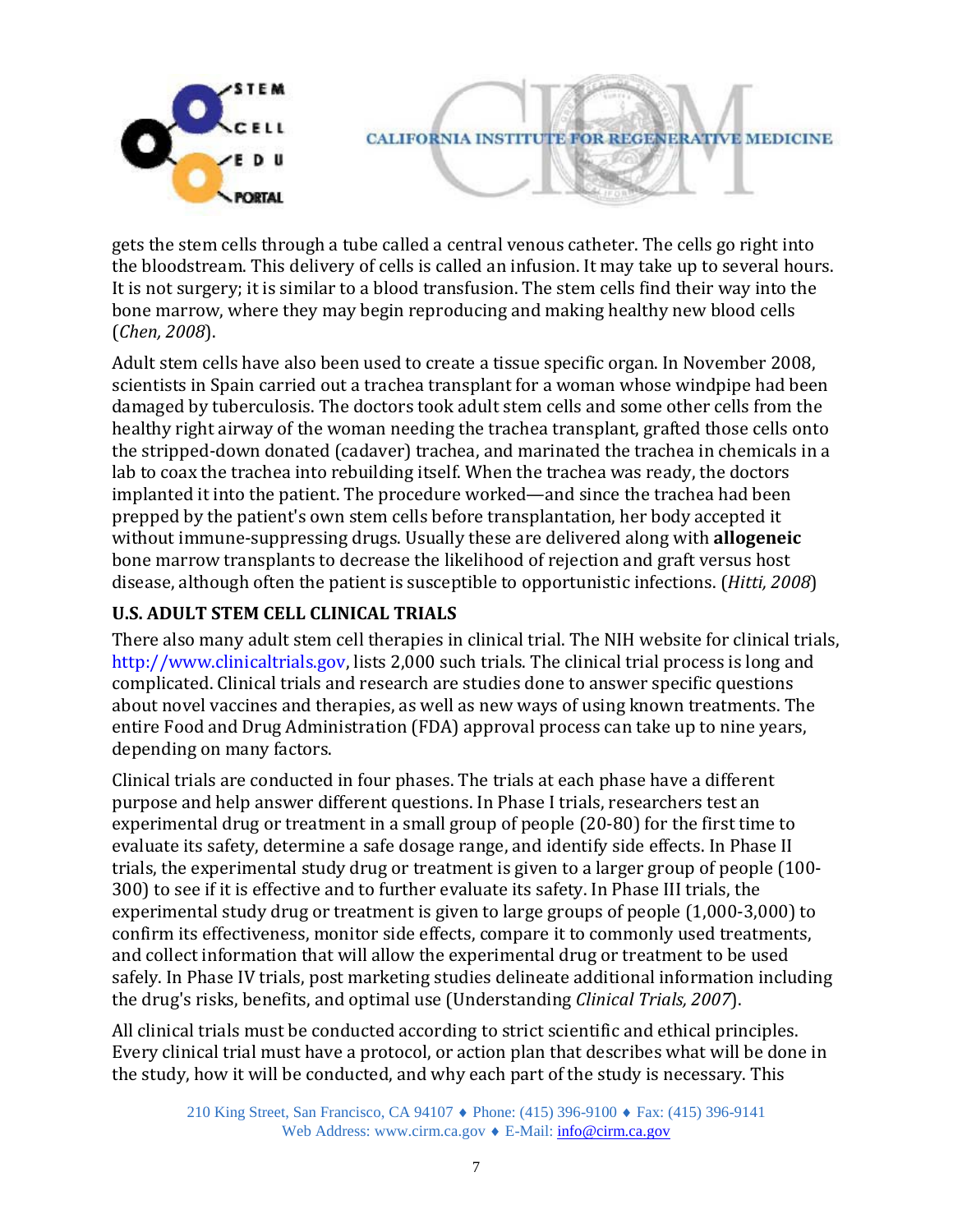

includes details such as the criteria for patient participation, the schedule of tests, procedures, medications, and the length of the study. As a clinical trial progresses, researchers report the results of the trial at scientific meetings and in medical journals, as well as to various government agencies (*What is a Protocol?, 2008*).

Patient participation in a clinical trial is voluntary. Before joining a trial a patient will receive an informed consent document that includes details about the study, such as its purpose, duration, and required procedures. Risks and potential benefits are explained in the informed consent document. The participant then decides whether or not to sign the document and comply with the conditions. However, informed consent is not a binding contract, and the participant may withdraw from the trial at any time (*Understanding Clinical Trials, 2007*).

The ISSCR has released *Guidelines for the Clinical Translation of Stem Cells* that examine the scientific, clinical, regulatory, ethical and societal issues that must be addressed to ensure that basic stem cell research is responsibly transitioned into appropriate clinical applications. The guidelines present 40 recommendations to ensure the safety of patients, the ethical nature of the trials, and validity of the clinical results (*Guidelines for the Clinical Translation of Stem Cells, 2008)*. You can find all the guidelines at [http://www.isscr.org/clinical\\_trans/index.cfm.](http://www.isscr.org/home/publications/ClinTransGuide)

Here are a few of these recommendations (verbatim):

*Recommendation 3:* In the case of donation for allogeneic use, the donor should give written informed consent that covers, where applicable, the following issues:

a) Cells and/or cell lines may be subject to storage. If possible, duration of storage should be specified.

b) The donor may (or may not) be approached in the future to seek additional consent for new uses, or to request additional material (blood or other clinical samples) or information.

c) The donor will be screened for infectious and possibly genetic diseases.

d) The donated cells may be subject to genetic modification by the investigator.

e) With the exception of directed altruistic donation, the donation is made without restrictions regarding the choice of the recipient of the transplanted cells.

f) Disclosure of medical and other relevant information that will be retained, and the specific steps that will be taken to protect donor privacy and confidentiality of retained information, including the date at which donor information will be destroyed, if applicable.

g) Explanation of what types of genomic analyses (if any) will be performed and how genomic information will be handled

> 210 King Street, San Francisco, CA 94107 ♦ Phone: (415) 396-9100 ♦ Fax: (415) 396-9141 Web Address: www.cirm.ca.gov ♦ E-Mail: [info@cirm.ca.gov](mailto:info@cirm.ca.gov)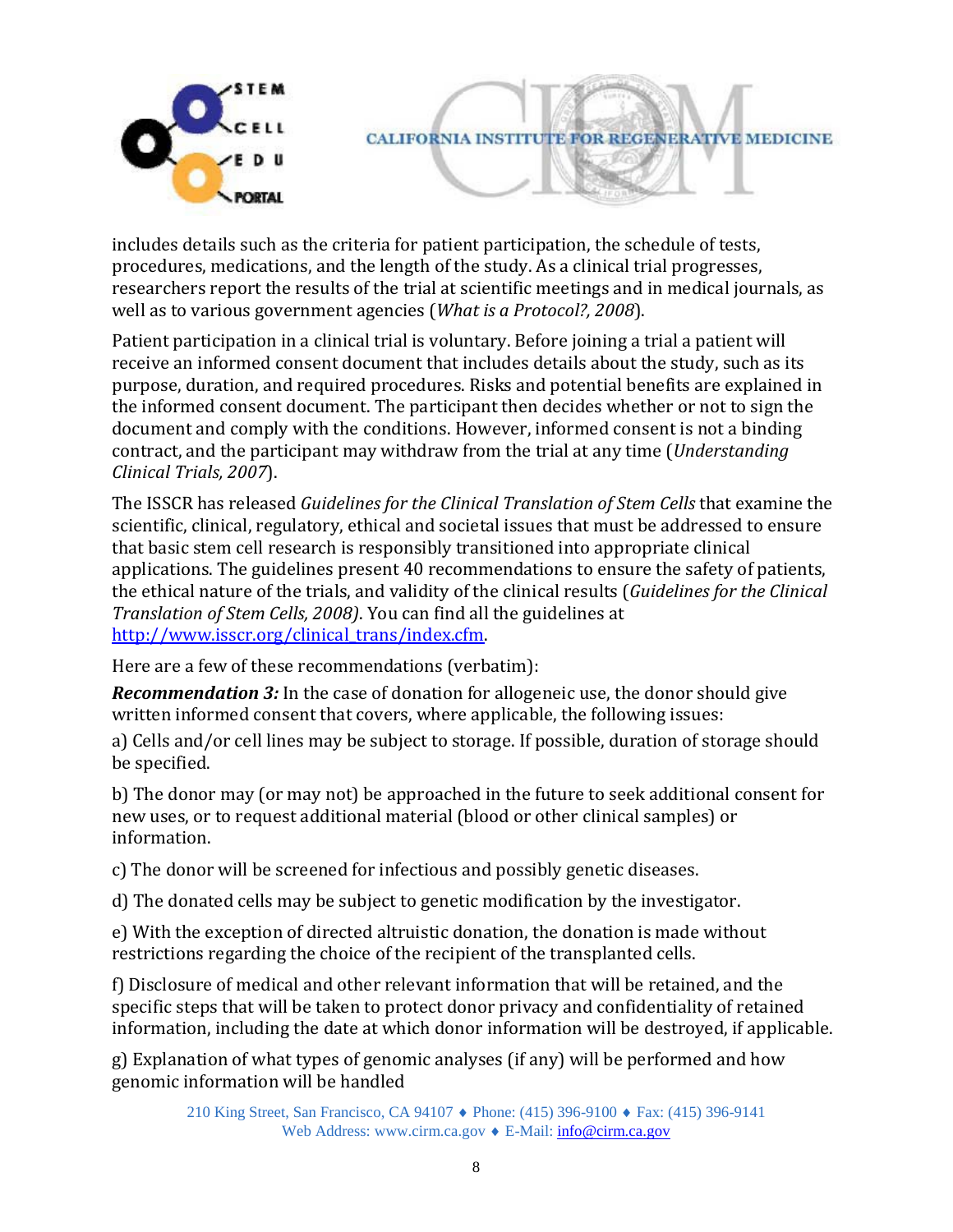



h) Disclosure that any resulting cells, lines or other stem cell-derived products may have commercial potential, and whether any commercial and intellectual property rights will reside with the institution conducting the research

*Recommendation 20:* Stem cell-based clinical researchers should:

a) Cooperate with and share scientific expertise to assist other investigators and human subjects research review committees in assessing:

i. The biological characteristics of the cells to be used in clinical trials

ii. Whether these cells have been developed with appropriate manufacturing standards

iii. Preclinical data on their use in animal and/or other models for evaluating their safety and efficacy, and

iv. Any early clinical data, if available, which address safety issues in the short and medium term and continued observation for long term effects

b) Address the risks of stem cell-based interventions including, for example, cell proliferation and/or tumor development, exposure to animal source materials, risks associated with viral vectors, and risks as yet unknown

c) Provide the utmost clarity regarding the potential benefits of participating in the trial with stem cells, since patients may have recourse to reasonable therapeutic alternatives; the informed consent process must emphasize the novel and experimental aspects of cell based interventions. It is important to minimize misconceptions patients may have about the potential for therapeutic efficacy

d) Disclose any financial and non-financial conflicts of interest among the investigators, sponsors, and institutions in which the stem cell research is being conducted

e) Monitor research subjects for long-term health effects and protection of the confidentiality of their health data

f) Provide a clear, timely, and effective plan for adverse event reporting

g) Offer a clinical plan to provide treatment for toxicity, including treatment of tumors that might arise. This plan might include compensation for research-related injuries, and

h) Ensure that insurance coverage or other appropriate financial or medical resources are available to patients to cover potential complications arising from their research participation.

# **STEM CELL TOURISM**

It is important to know that stem cell-affecting drugs used in clinical trials are only available to participants in the trials, and they usually must stop all other treatments before beginning the trial. Those who wish to obtain the drug, yet are either not qualified for a clinical trial or are qualified but given a placebo, often take desperate measure to obtain these therapies. In what is called "stem cell tourism," patients travel to other countries with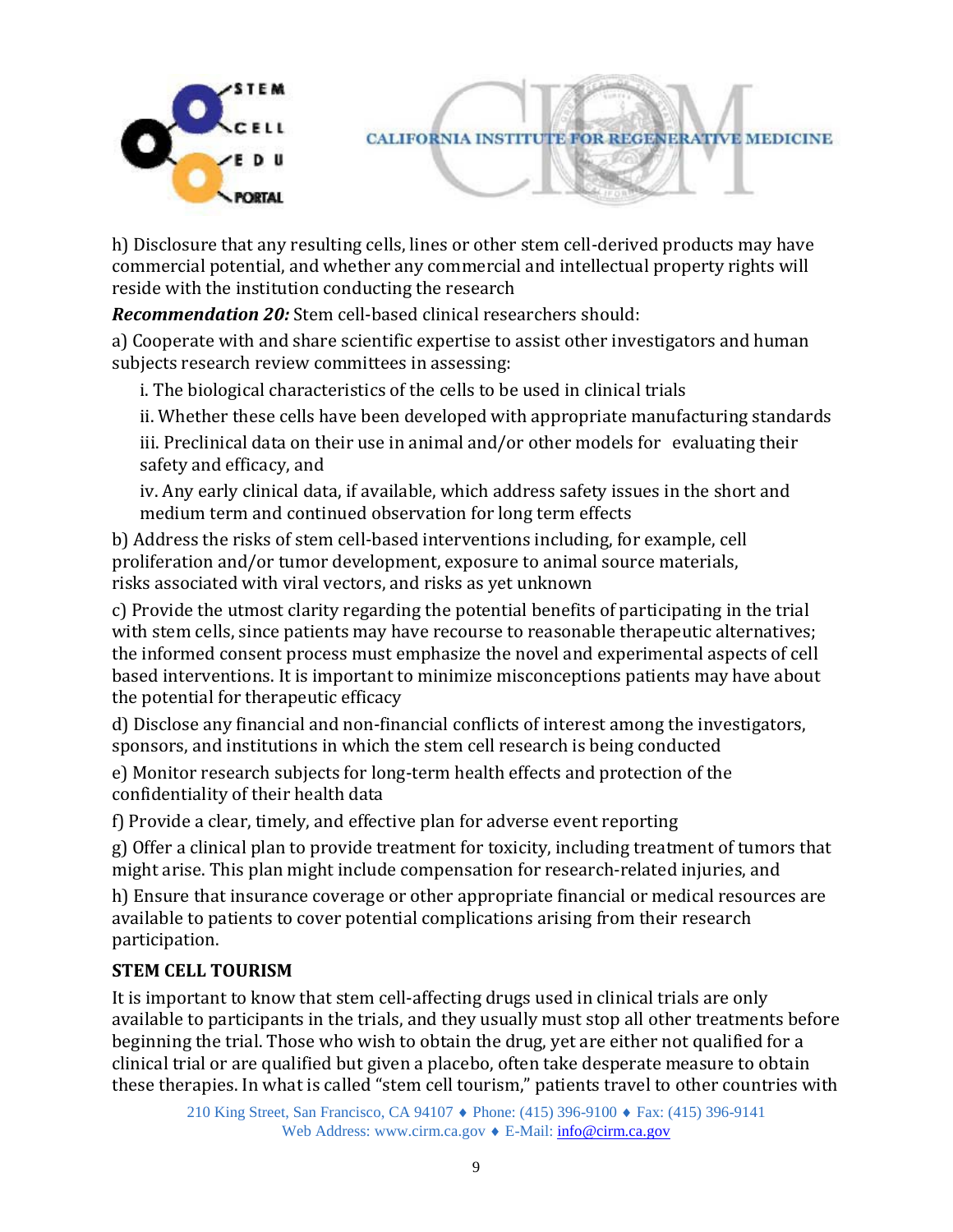

fewer restrictions to receive stem cell therapies. These therapies are sometimes experimental and can be dangerous, although there are many legitimate therapies going through the national regulatory processes in these countries. The number of patients who have traveled abroad for stem cell therapies is unknown, though experts say that anecdotally it appears to be thousands.

The proliferation of clinics marketing purportedly effective stem cell interventions online has many experts worried. A December 2008 study of stem cell clinic web sites found that they claimed to treat a range of diseases that go beyond the scope of the early evidence on stem cells' efficacy, while playing up the benefits and ignoring risks. The study, published in the journal *Stem Cells*, found that the average price tag for a stem cell treatment abroad, excluding travel and lodging costs, was \$21,500 (*O'Reilly, 2009*). Recently, China and European countries have begun to crack down on stem cell tourism, releasing ethical guidelines aimed at discouraging doctors from offering patients unproven or sham (fake) treatments based on stem cells (*Coghlan, 2009*).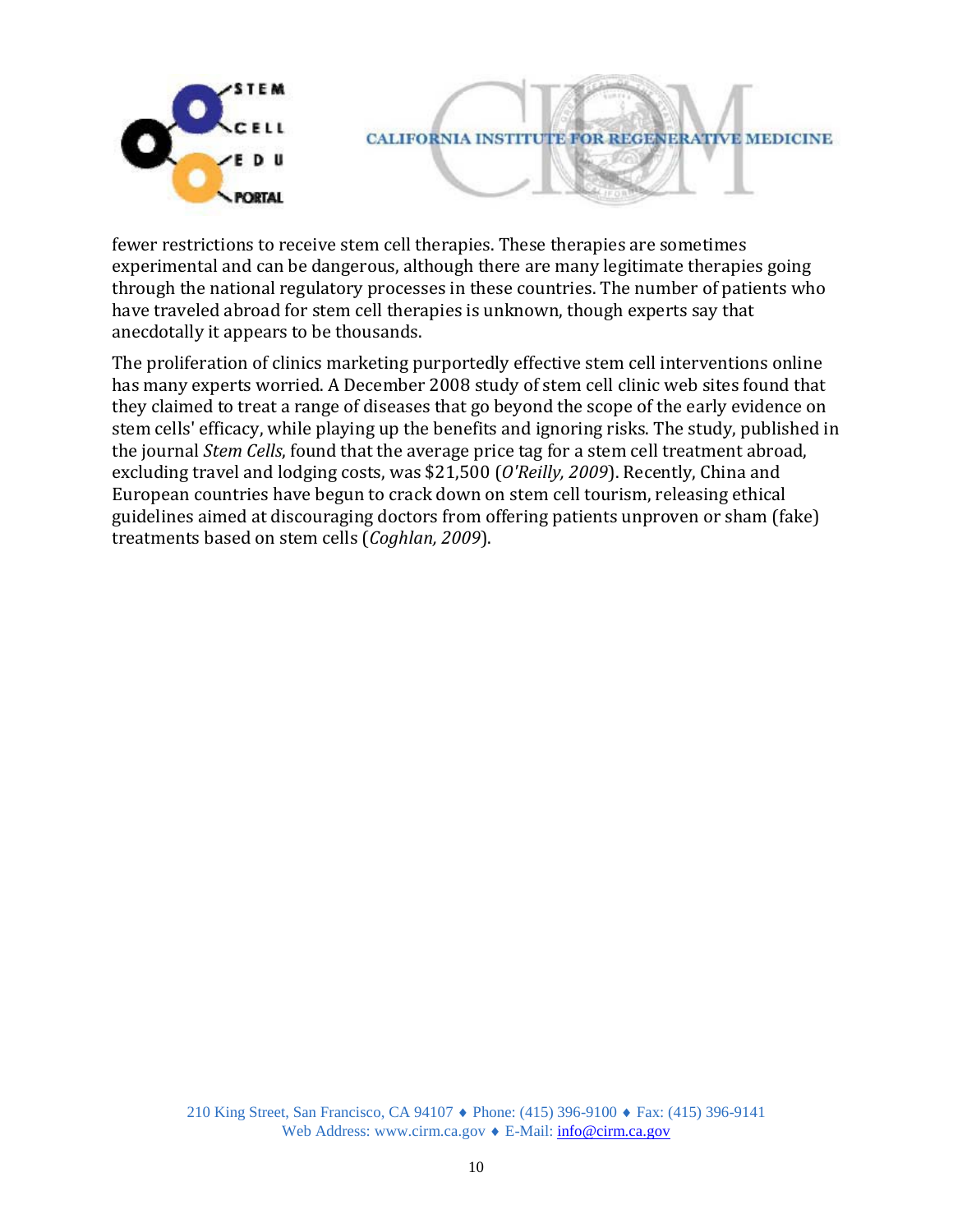



#### **REFERENCES**

*Adult stem cells*. from Wikipedia, The Free Encyclopedia: [http://en.wikipedia.org/wiki/Adult\\_stem\\_cell](http://en.wikipedia.org/wiki/Adult_stem_cell)

*Cellular Differentiation*. from Wikipedia, The Free Encyclopedia: [http://en.wikipedia.org/wiki/Cellular\\_differentiation](http://en.wikipedia.org/wiki/Cellular_differentiation)

Chen, Y.-B. (2008, October 30). *Bone marrow transplant*. Retrieved October 22, 2009, from Medline Plus[: http://www.nlm.nih.gov/medlineplus/ency/article/003009.htm](http://www.nlm.nih.gov/medlineplus/ency/article/003009.htm) Free

Coghlan, A. (2009, September 4)*. China cracks down on stem cell tourism*. Retrieved October 29, 2009, from New Scientist: [http://www.newscientist.com/article/dn17725- china](http://www.newscientist.com/article/dn17725-china-cracks-down-on-stem-cell-tourism.html#.VLShZSvF9lo)[cracks-down-on-stem-cell-tourism.html](http://www.newscientist.com/article/dn17725-%20china-cracks-down-on-stem-cell-tourism.html) **Free.**

*Guidelines for the Clinical Translation of Stem Cells* (2008, December 3). Retrieved October 29, 2009, from International Society for Stem Cell Research: [http://www.isscr.org/clinical\\_trans/pdfs/ISSCRGLClinicalTrans.pdf](http://www.isscr.org/home/publications/ClinTransGuide) **Free.**

*Hematopoietic stem cell*. From Wikipedia, The Free Encyclopedia: [http://en.wikipedia.org/wiki/Hematopoetic\\_stem\\_cells](http://en.wikipedia.org/wiki/Hematopoetic_stem_cells)

Hitti, M. (2008, November 19). *1st Trachea Transplant From Stem Cells*. Retrieved October 22, 2009, from WebMD: [http://www.webmd.com/news/20081119/1st-trachea](http://www.webmd.com/news/20081119/1st-trachea-transplant-from-stem-cells)[transplant-from-stem-cells](http://www.webmd.com/news/20081119/1st-trachea-transplant-from-stem-cells) **Free.**

Johnson, C. (2008, April 2). *Minority bone marrow donors needed*. Retrieved November 19, 2009, from ABC Local News: <http://abclocal.go.com/kgo/story?section=news/health&id=6058378>**Free.**

Kadereit, S. (2005, March 31). *Adult Stem Cells*. Retrieved October 21, 2009, from International Society for Stem Cell Research : <http://www.isscr.org/public/adultstemcells.htm>**No longer available.**

*Mesenchymal stem cell*. from Wikipedia, The Free Encyclopedia: [http://en.wikipedia.org/wiki/Mesenchymal\\_stem\\_cell](http://en.wikipedia.org/wiki/Mesenchymal_stem_cell)

Motto, Diane, Irina Ogan, Shobana Shanmugasundaram, Justin Sweet, and Tiffany Toliver. "Epithelial Stem Cells." *Stem Cell Research and Regenerative Medicine*. 01jan2004. Graduate School of Biomedical Sciences, UMDNJ, Web. Retrieved 17 Jan 2010 from

> 210 King Street, San Francisco, CA 94107 ♦ Phone: (415) 396-9100 ♦ Fax: (415) 396-9141 Web Address: www.cirm.ca.gov ♦ E-Mail: [info@cirm.ca.gov](mailto:info@cirm.ca.gov)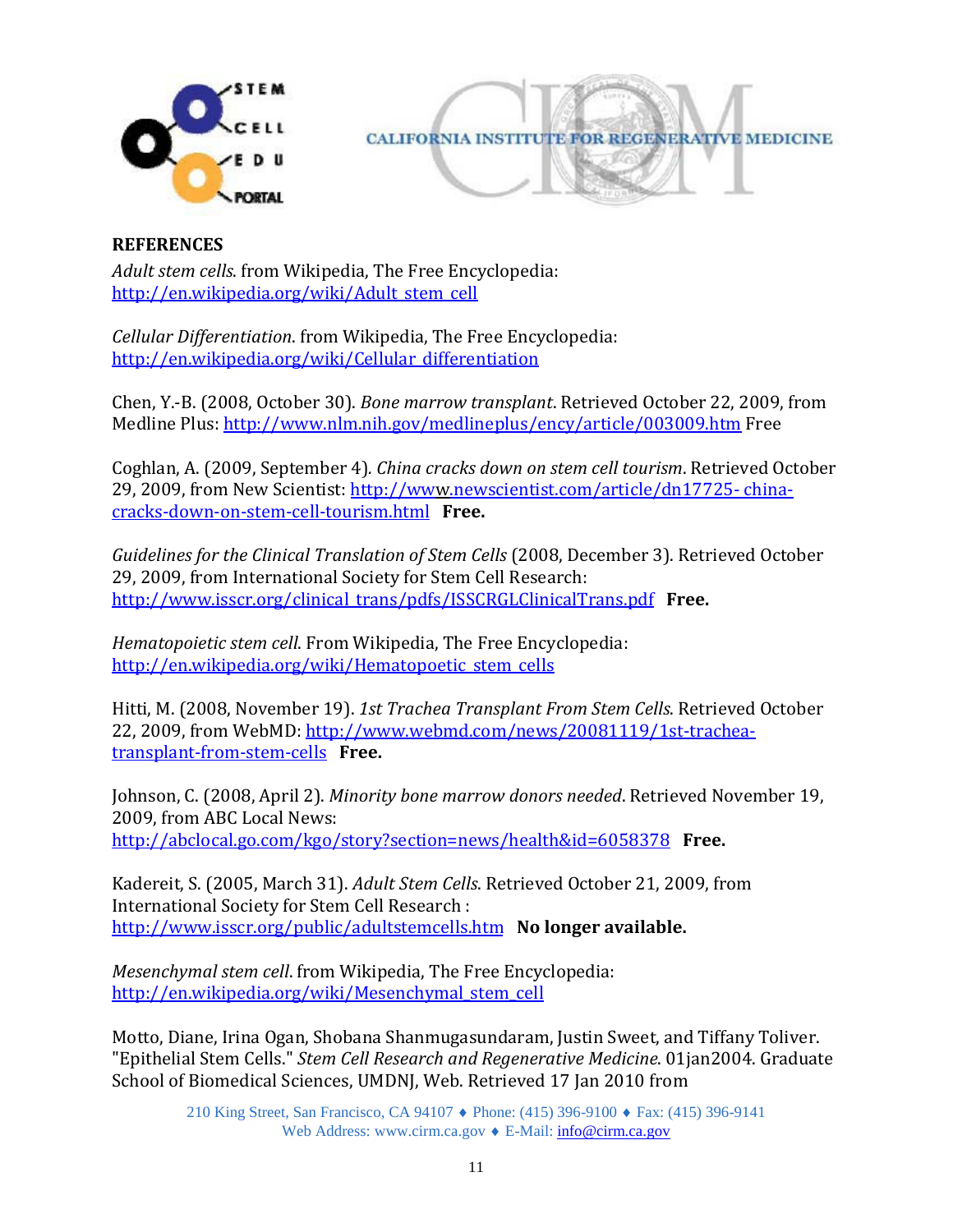



<http://njms.umdnj.edu/gsbs/stemcell/scofthemonth/EpSClay.htm>No longer available.

*Neurogenesis*. from Wikipedia, The Free Encyclopedia: <http://en.wikipedia.org/wiki/Neurogenesis>

O'Reilly, K. B. (2009, February 2). *Guidelines target stem cell medical tourism*. Retrieved October 29, 2009, from American Medical News: [http://www.amaassn.org/amednews/2009/02/02/prsb0202.htm](http://www.amednews.com/article/20090202/profession/302029975/6/) **Pay to access.**

*Regeneration (biology)*. from Wikipedia, The Free Encyclopedia. [http://en.wikipedia.org/wiki/Regeneration\\_%28biology%29](http://en.wikipedia.org/wiki/Regeneration_%28biology%29)

*Satellite Cell*. from Wikipedia, The Free Encyclopedia: [http://en.wikipedia.org/wiki/Satellite\\_cell](http://en.wikipedia.org/wiki/Satellite_cell)

*Stem Cell Basics*. (2009). (National Institutes of Health, U.S. Department of Health and Human Services) Retrieved October 19, 2009, from Stem Cell Information: <http://stemcells.nih.gov/info/basics/basics4.asp>**Free.**

*Stem Cell Niche*. from Wikipedia, The Free Encyclopedia: [http://en.wikipedia.org/wiki/Stem\\_cell\\_niche](http://en.wikipedia.org/wiki/Stem_cell_niche)

*Stem Cell Therapies Today*. (2009, November 9). Retrieved October 22, 2009, from Genetic Science Learning Center: University of Utah: <http://learn.genetics.utah.edu/content/tech/stemcells/sctoday/>**Free.**

*The Nuts and Bolts of Bone Marrow Transplants*. (n.d.). Retrieved October 22, 2009, from C0lumbia Presbyterian Medical Center: <http://cpmcnet.columbia.edu/dept/medicine/bonemarrow/bmtinfo.html>**Free.**

*Transdifferentiation*. from Wikipedia, The Free Encylopedia : <http://en.wikipedia.org/wiki/Transdifferentiation>

*Understanding Clinical Trials*. (2007, September 20). Retrieved October 22, 2009, from ClinicalTrials.gov:<http://clinicaltrials.gov/ct2/info/understand>

*What is a Protocol?* (2008, April 8). Retrieved October 29, 2009, from National Library of Medicine[: http://www.nlm.nih.gov/services/ctprotocol.html](http://www.nlm.nih.gov/services/ctprotocol.html) **Free.**